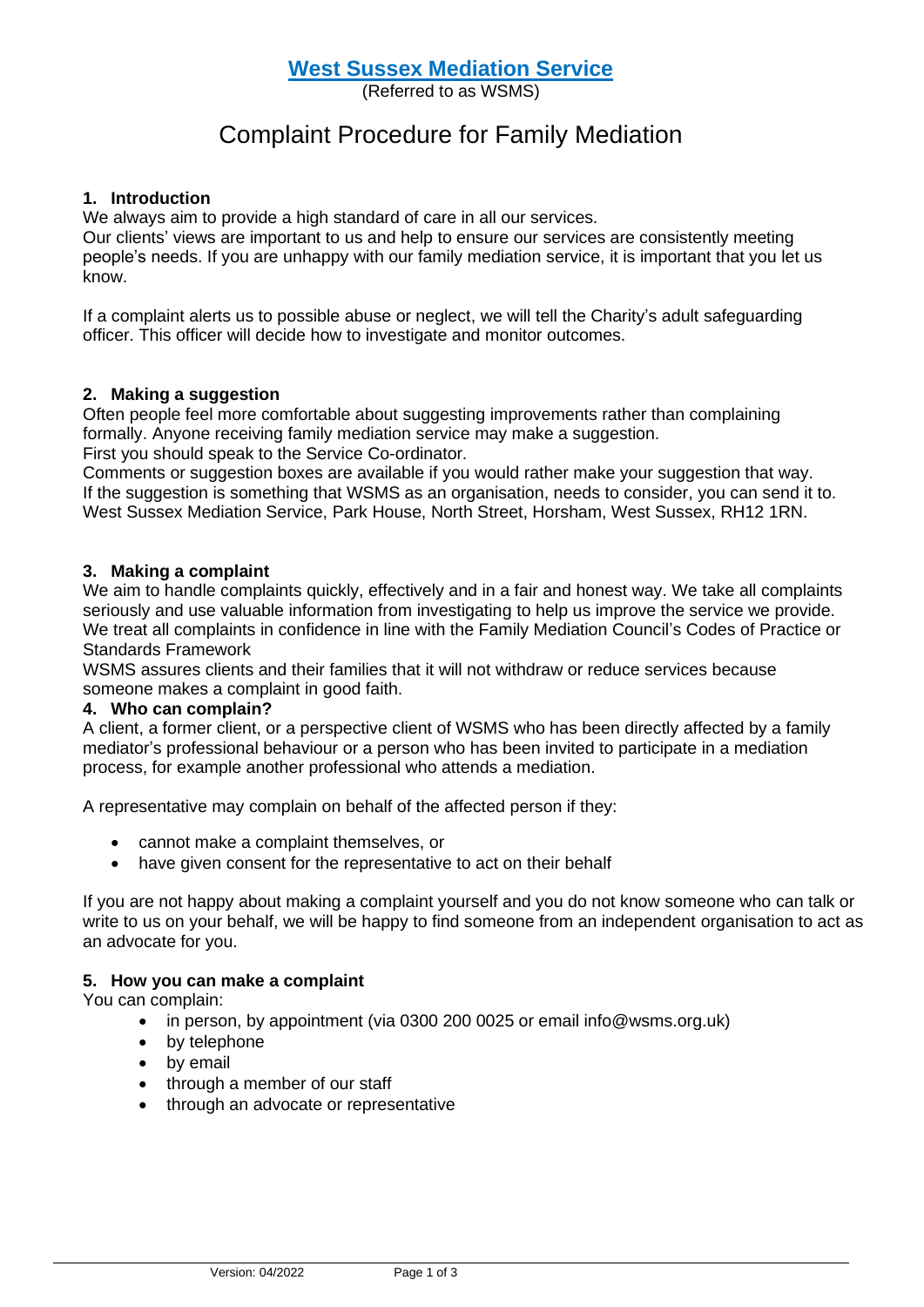*Where someone complains orally, we will make a written record and provide a copy of it within 3 working days*

- by letter or
- by email

# **6. Content of the complaint**

The complaint will need to relate to breaches of the Family Mediation Council 's Codes of Practice or Standards Framework that occurred within the last three months. For avoidance of doubt, complaints that relate to the way a mediation was conducted as a whole, the date the three months runs from is the last mediation session. Complaints that appear to be vexatious or of a purely personal nature do not have to be investigated.

For the avoidance of doubt, it is common for a family mediator (or WSMS caseworker) to contact a potential mediation participant after seeing the other potential mediation participant. Complaints about a family mediator (or WSMS caseworker) contacting a potential participant do not therefore need to be investigated by mediators and will not be accepted by the Family Mediation Standards Board (FMSB).

Likewise, accredited family mediators may sign court forms to say one person has attended a Mediation Information and Assessment Meeting (MIAM) without notifying a potential second mediation participant or inviting them to attend MIAM themselves. Complaints about a family mediator (or WSMS caseworker) not contacting a potential participant do not therefore need to be investigated by mediators and will not be accepted by the FMSB.

Please note that neither family mediators nor the FMSB will be able to disclose any information to you that is confidential between the family mediator and the mediation participant(s). It is therefore normal that as a third party, you will only receive a limited amount of information in response to your complaint, even in circumstances where it is considered by the FMSB.

# **Complaints that appear to be vexatious or of a purely personal nature**

Complaints that appear to be vexatious or of a purely personal nature do not have to be investigated by mediators.

Complaints can be considered vexatious when:

- the purpose appears to be to intimidate, disturb, disrupt and/or unduly or unfairly pressurise the mediator or the FMSB.

- they are persistent/repetitive and repeating the same or substantially similar complaints which have already been investigated; - they are clearly unfounded and unsupported by evidence.

- they are irrelevant and relate to matters other than mediation.

- abusive or offensive language is used. Complaints can be considered of a purely personal nature if they are discriminatory or focus on the personal attributes or circumstances of a mediator rather than their actions as a mediator.

# **7. Responsibility**

The Service Co-ordinator has overall responsibility for dealing with all complaints made about the family mediation service.

We will provide as far as is reasonably practical:

- any help you need to understand the complaints procedure; or
- advice on where you may get that help.